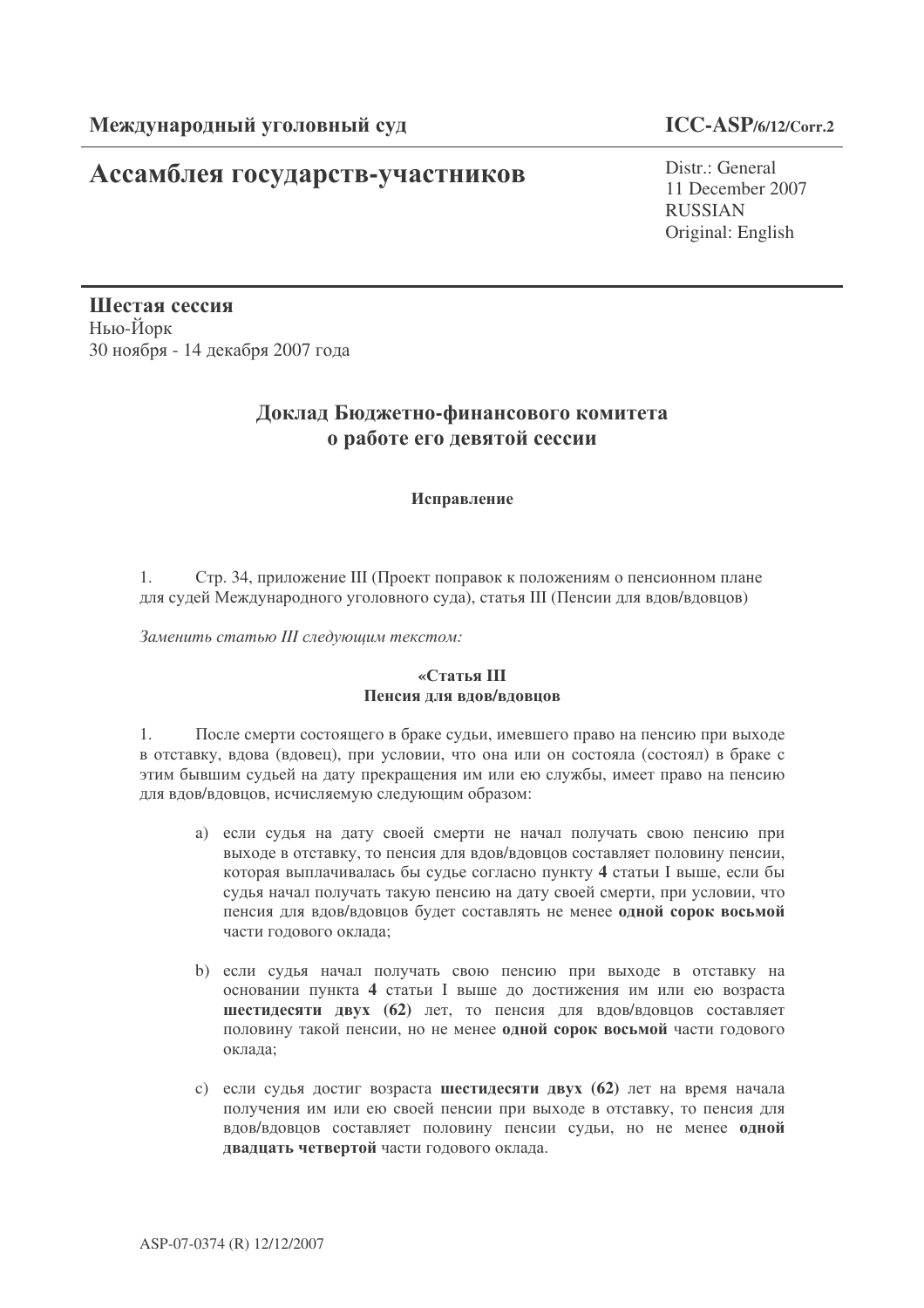$2.$ После смерти состоящего в браке судьи его или ее вдова/вдовец имеет право на пенсию для вдов/вдовцов в размере половины пенсии, которую получал бы судья, если бы он/она имел(а) право на пенсию по нетрудоспособности на время своей смерти, при условии, что пенсия для вдов/вдовцов составляет не менее одной двадцать четвертой части голового оклала.

 $\overline{3}$ . После смерти состоящего в браке бывшего судьи, получавшего пенсию по нетрудоспособности, вдова/вдовец, при условии, что она или он состояла (состоял) в браке с этим бывшим судьей на дату прекращения его или ее службы, имеет право на пенсию для вдов/вдовцов в размере половины пенсии, которую получал бывший судья, при условии, что размер пенсии для вдов/вдовцов будет составлять не менее одной двадцать четвертой части годового оклада.

 $\overline{4}$ . При вступлении в новый брак выплата пенсии для вдов/вдовцов прекращается, а вдове/вдовцу в качестве окончательного расчета выплачивается единовременная сумма, в два раза превышающая ее или его текущее годовое пособие.»

 $2.$ Стр. 34 и 35, приложение III (Проект поправок к положениям о пенсионном плане для судей Международного уголовного суда), статья IV (Пособие для ребенка)

Заменить статью IV следующим текстом:

#### «Статья IV Пособие для ребенка

После смерти судьи или бывшего судьи его или ее родной или законно  $1.$ усыновленный/удочеренный ребенок имеет право, если он не состоит в браке и не достиг возраста двадцати одного (21) года, на пособие, исчисляемое следующим образом:

- а) если остается вдова/вдовец, имеющая (ий) право на пенсию согласно статье III выше, то размер годового пособия для ребенка составляет:
	- і) сумму, равную десяти (10) процентам пенсии при выходе в отставку, которую получал судья; или
	- ii) если судья не начал на дату своей смерти получать свою пенсию при выходе в отставку - десять (10) процентов пенсии, которая выплачивалась бы ему или ей согласно пункту 4 статьи I, если бы он или она начал(а) получать такую пенсию на дату своей смерти; или
	- ііі) в случае смерти сульи при исполнении своих служебных обязанностей - десять (10) процентов пенсии, которую получал бы судья, если бы он или она имел(а) право на пенсию по нетрудоспособности на дату своей смерти;

При условии, что во всех случаях размер пособия для ребенка не будет превышать одной тридцать шестой части годового базового оклада.